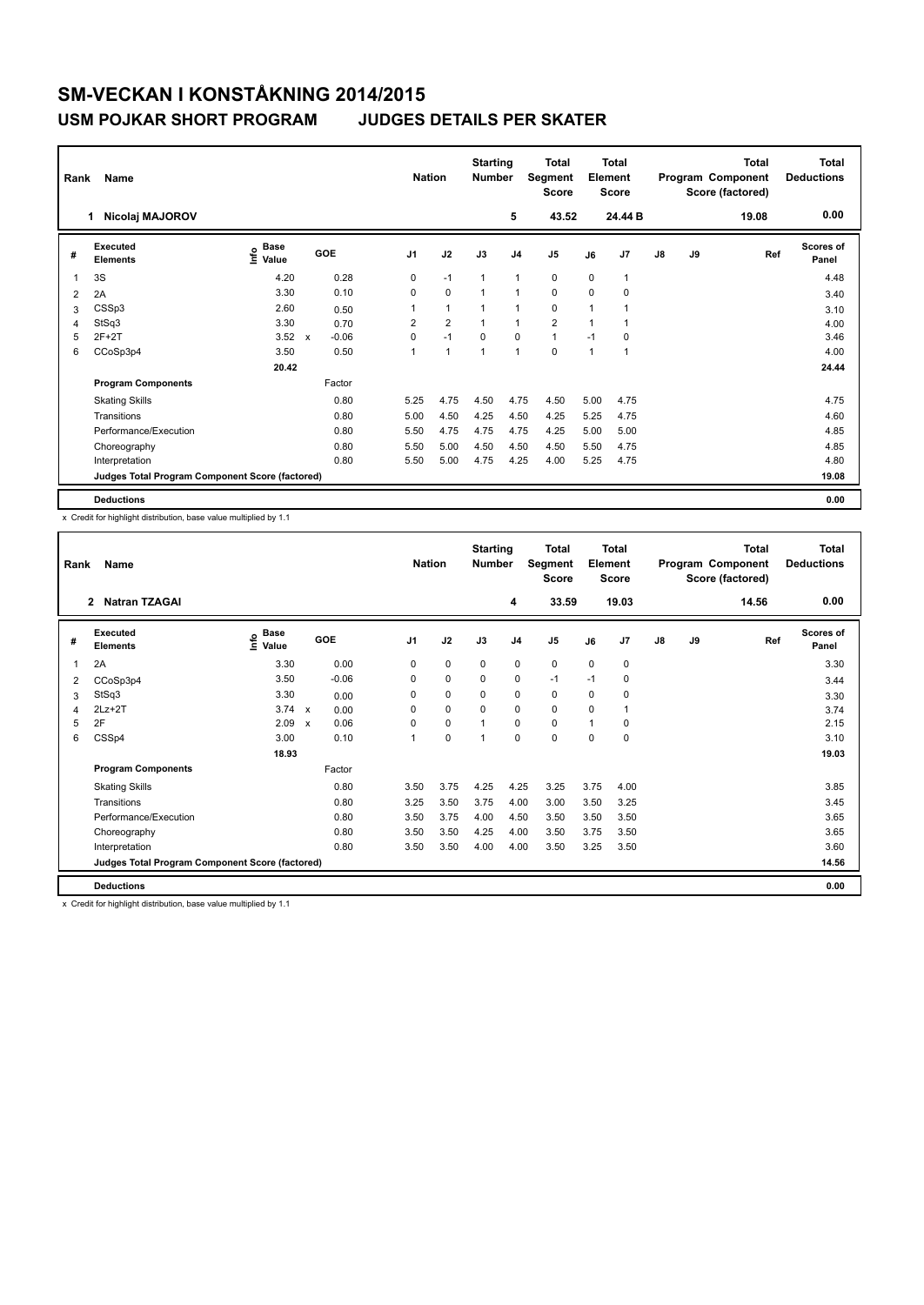# **SM-VECKAN I KONSTÅKNING 2014/2015**

## **USM POJKAR SHORT PROGRAM JUDGES DETAILS PER SKATER**

| Rank | Name<br><b>Gabriel FOLKESSON</b><br>3           |         |                      |                   | <b>Nation</b>  |              | <b>Starting</b><br><b>Number</b><br>1 |                | <b>Total</b><br>Segment<br><b>Score</b><br>33.44 | Total<br>Element<br><b>Score</b><br>18.16 B |                |               |    | <b>Total</b><br>Program Component<br>Score (factored)<br>16.28 | <b>Total</b><br><b>Deductions</b><br>1.00 |
|------|-------------------------------------------------|---------|----------------------|-------------------|----------------|--------------|---------------------------------------|----------------|--------------------------------------------------|---------------------------------------------|----------------|---------------|----|----------------------------------------------------------------|-------------------------------------------|
| #    | Executed<br><b>Elements</b>                     | Linfo   | <b>Base</b><br>Value | GOE               | J <sub>1</sub> | J2           | J3                                    | J <sub>4</sub> | J <sub>5</sub>                                   | J6                                          | J <sub>7</sub> | $\mathsf{J}8$ | J9 | Ref                                                            | <b>Scores of</b><br>Panel                 |
| 1    | 3T<                                             | $\prec$ | 3.00                 | $-2.10$           | -3             | $-3$         | $-3$                                  | $-3$           | $-3$                                             | $-3$                                        | $-3$           |               |    |                                                                | 0.90                                      |
| 2    | CSSp1V1                                         |         | 1.30                 | $-0.24$           | $-1$           | $\mathbf{1}$ | $\Omega$                              | $-2$           | $-2$                                             | $-1$                                        | 0              |               |    |                                                                | 1.06                                      |
| 3    | $3S+2T$                                         |         | 5.50                 | $-0.70$           | $-1$           | $-1$         | $-1$                                  | $-1$           | $-1$                                             | $-1$                                        | $-1$           |               |    |                                                                | 4.80                                      |
| 4    | 2A                                              |         | 3.30                 | 0.00              | 0              | 0            | $\Omega$                              | 0              | $\Omega$                                         | $\Omega$                                    | 0              |               |    |                                                                | 3.30                                      |
| 5    | CCoSp3p3                                        |         | 3.00                 | 0.00              | 0              | $\mathbf 0$  | $\mathbf 0$                           | $\mathbf 0$    | $\mathbf 0$                                      | $-1$                                        | 0              |               |    |                                                                | 3.00                                      |
| 6    | StSq2                                           |         | 2.60                 | 0.50              |                | 1            | 1                                     | $\mathbf{1}$   | 1                                                | 1                                           | $\overline{1}$ |               |    |                                                                | 3.10                                      |
|      |                                                 |         | 18.70                |                   |                |              |                                       |                |                                                  |                                             |                |               |    |                                                                | 18.16                                     |
|      | <b>Program Components</b>                       |         |                      | Factor            |                |              |                                       |                |                                                  |                                             |                |               |    |                                                                |                                           |
|      | <b>Skating Skills</b>                           |         |                      | 0.80              | 4.50           | 4.25         | 4.25                                  | 4.50           | 4.00                                             | 4.25                                        | 4.00           |               |    |                                                                | 4.25                                      |
|      | Transitions                                     |         |                      | 0.80              | 4.25           | 3.50         | 4.00                                  | 4.00           | 3.25                                             | 4.25                                        | 3.50           |               |    |                                                                | 3.85                                      |
|      | Performance/Execution                           |         |                      | 0.80              | 4.25           | 4.00         | 4.50                                  | 4.00           | 3.50                                             | 4.50                                        | 3.75           |               |    |                                                                | 4.10                                      |
|      | Choreography                                    |         |                      | 0.80              | 4.50           | 3.75         | 4.25                                  | 4.25           | 3.50                                             | 4.75                                        | 4.00           |               |    |                                                                | 4.15                                      |
|      | Interpretation                                  |         |                      | 0.80              | 4.50           | 4.00         | 4.00                                  | 3.75           | 3.75                                             | 4.75                                        | 3.75           |               |    |                                                                | 4.00                                      |
|      | Judges Total Program Component Score (factored) |         |                      |                   |                |              |                                       |                |                                                  |                                             |                | 16.28         |    |                                                                |                                           |
|      | <b>Deductions</b>                               |         |                      | Falls:<br>$-1.00$ |                |              |                                       |                |                                                  |                                             |                |               |    |                                                                | $-1.00$                                   |

< Under-rotated jump

| Rank | Name                                            |                              |                      |                | <b>Nation</b> |          | <b>Starting</b><br><b>Number</b> | <b>Total</b><br>Segment<br><b>Score</b> | Total<br>Element<br><b>Score</b> |       | Program Component |       | Total<br>Score (factored) | <b>Total</b><br><b>Deductions</b> |
|------|-------------------------------------------------|------------------------------|----------------------|----------------|---------------|----------|----------------------------------|-----------------------------------------|----------------------------------|-------|-------------------|-------|---------------------------|-----------------------------------|
|      | 4 Andreas NORDEBÄCK                             |                              |                      |                |               |          | 3                                | 27.45                                   |                                  | 14.57 |                   |       | 13.88                     | 1.00                              |
| #    | Executed<br><b>Elements</b>                     | <b>Base</b><br>١nfo<br>Value | GOE                  | J <sub>1</sub> | J2            | J3       | J <sub>4</sub>                   | J <sub>5</sub>                          | J6                               | J7    | J8                | J9    | Ref                       | <b>Scores of</b><br>Panel         |
| 1    | 2F                                              | 1.90                         | $-0.06$              | 0              | $-1$          | 0        | 1                                | $-1$                                    | 0                                | 0     |                   |       |                           | 1.84                              |
| 2    | 2A                                              | 3.30                         | $-1.50$              | $-3$           | $-3$          | $-3$     | $-3$                             | $-2$                                    | $-3$                             | $-3$  |                   |       |                           | 1.80                              |
| 3    | CSSp2V1                                         | 1.60                         | $-0.06$              | 0              | $-1$          | 0        | $\mathbf 0$                      | $-1$                                    | 0                                | 1     |                   |       |                           | 1.54                              |
| 4    | StSq2                                           | 2.60                         | 0.00                 | 0              | 0             | 0        | $\mathbf{1}$                     | 0                                       | 0                                | 0     |                   |       |                           | 2.60                              |
| 5    | 2Lz+2Lo                                         | 4.29                         | 0.00<br>$\mathsf{x}$ | $-1$           | 0             | $\Omega$ | 0                                | 0                                       | 0                                | 0     |                   |       |                           | 4.29                              |
| 6    | CCoSp3p2                                        | 2.50                         | 0.00                 | 0              | $\mathbf 0$   | 0        | 0                                | $-1$                                    | 0                                | 0     |                   |       |                           | 2.50                              |
|      |                                                 |                              |                      |                |               |          |                                  |                                         |                                  |       |                   | 14.57 |                           |                                   |
|      | <b>Program Components</b>                       |                              | Factor               |                |               |          |                                  |                                         |                                  |       |                   |       |                           |                                   |
|      | <b>Skating Skills</b>                           |                              | 0.80                 | 3.50           | 4.00          | 3.75     | 3.25                             | 3.50                                    | 3.75                             | 3.50  |                   |       |                           | 3.60                              |
|      | Transitions                                     |                              | 0.80                 | 3.25           | 3.50          | 3.50     | 3.00                             | 3.00                                    | 3.50                             | 3.25  |                   |       |                           | 3.30                              |
|      | Performance/Execution                           |                              | 0.80                 | 3.25           | 3.75          | 3.75     | 3.50                             | 3.50                                    | 3.75                             | 3.50  |                   |       |                           | 3.60                              |
|      | Choreography                                    |                              | 0.80                 | 3.50           | 3.75          | 3.50     | 3.50                             | 3.25                                    | 4.00                             | 3.25  |                   |       |                           | 3.50                              |
|      | Interpretation                                  |                              | 0.80                 | 3.25           | 3.50          | 3.50     | 3.25                             | 3.00                                    | 4.00                             | 3.25  |                   |       |                           | 3.35                              |
|      | Judges Total Program Component Score (factored) |                              |                      |                |               |          |                                  |                                         |                                  |       |                   |       |                           | 13.88                             |
|      | <b>Deductions</b>                               |                              | $-1.00$<br>Falls:    |                |               |          |                                  |                                         |                                  |       |                   |       |                           | $-1.00$                           |

x Credit for highlight distribution, base value multiplied by 1.1